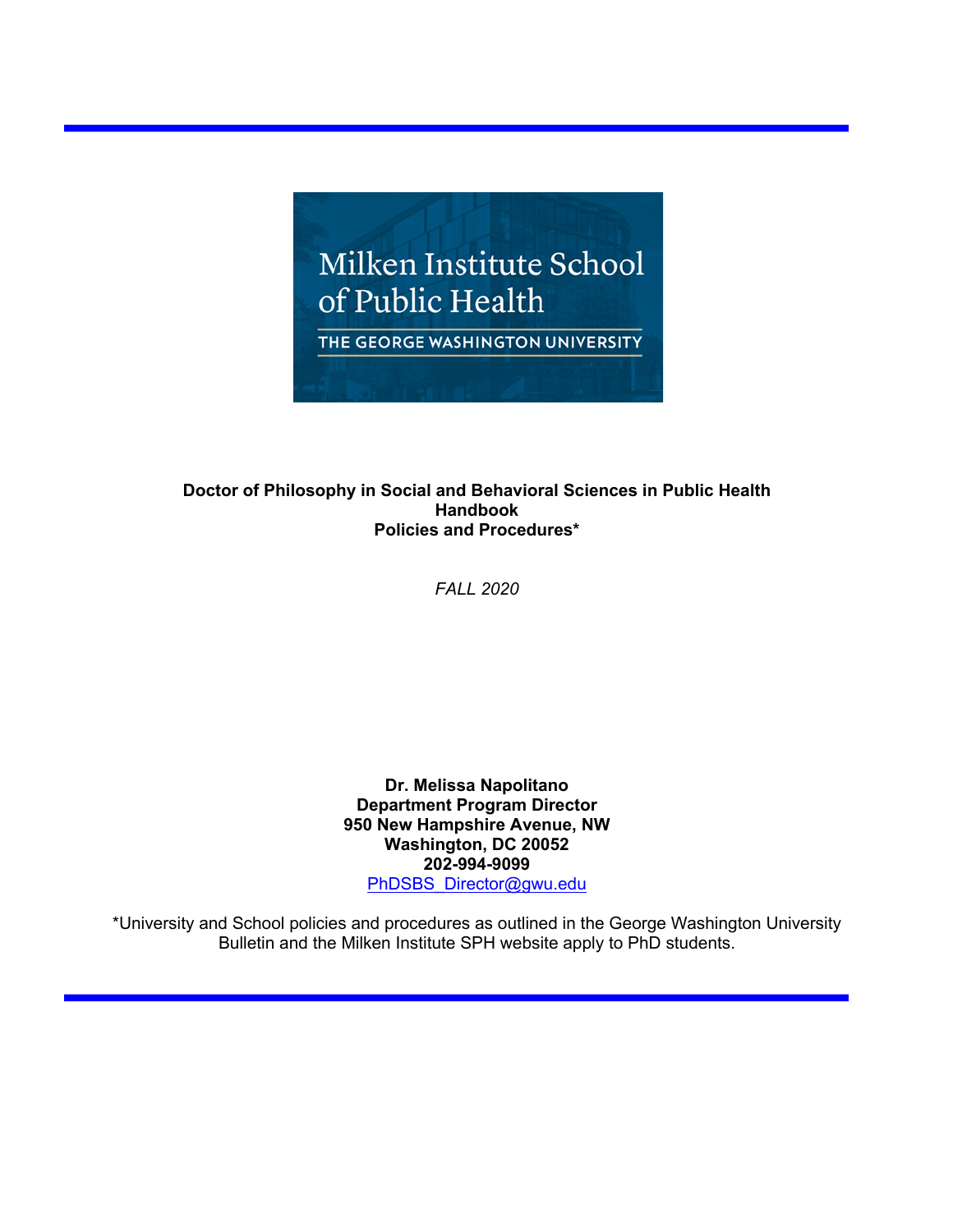# **Table of Contents**

| Department Program Director                      | 3  |
|--------------------------------------------------|----|
| Overview                                         | 3  |
| <b>Admissions Requirements</b>                   | 3  |
| <b>Registration Procedures</b>                   | 4  |
| <b>Professional Enhancement Activities</b>       | 5  |
| Timeline for Completion of the Program           | 5  |
| <b>PhD Core Competencies</b>                     | 6  |
| Role of PhD Program Director                     | 8  |
| <b>PhD Phases</b>                                | 9  |
| <b>Pre-Candidacy Phase</b>                       | 9  |
| Program of Study<br>1.                           | 9  |
| Required Foundational and Research Courses<br>a. | 9  |
| <b>Required Statistics Courses</b><br>b.         | 9  |
| <b>Required Methods Courses</b><br>C.            | 9  |
| <b>Elective Courses</b><br>$d_{\cdot}$           | 9  |
| <b>Course Enrollment</b><br>2.                   | 10 |
| 3.<br><b>Comprehensive Examination</b>           | 10 |
| <b>Candidacy Phase</b>                           | 10 |
| <b>Dissertation Proposal</b><br>1.               | 11 |
| <b>Dissertation Research</b><br>2.               | 12 |
| 3.<br><b>Dissertation Defense</b>                | 12 |
| Disposition of the Dissertation                  | 12 |
| Degree Certification and Graduation              | 13 |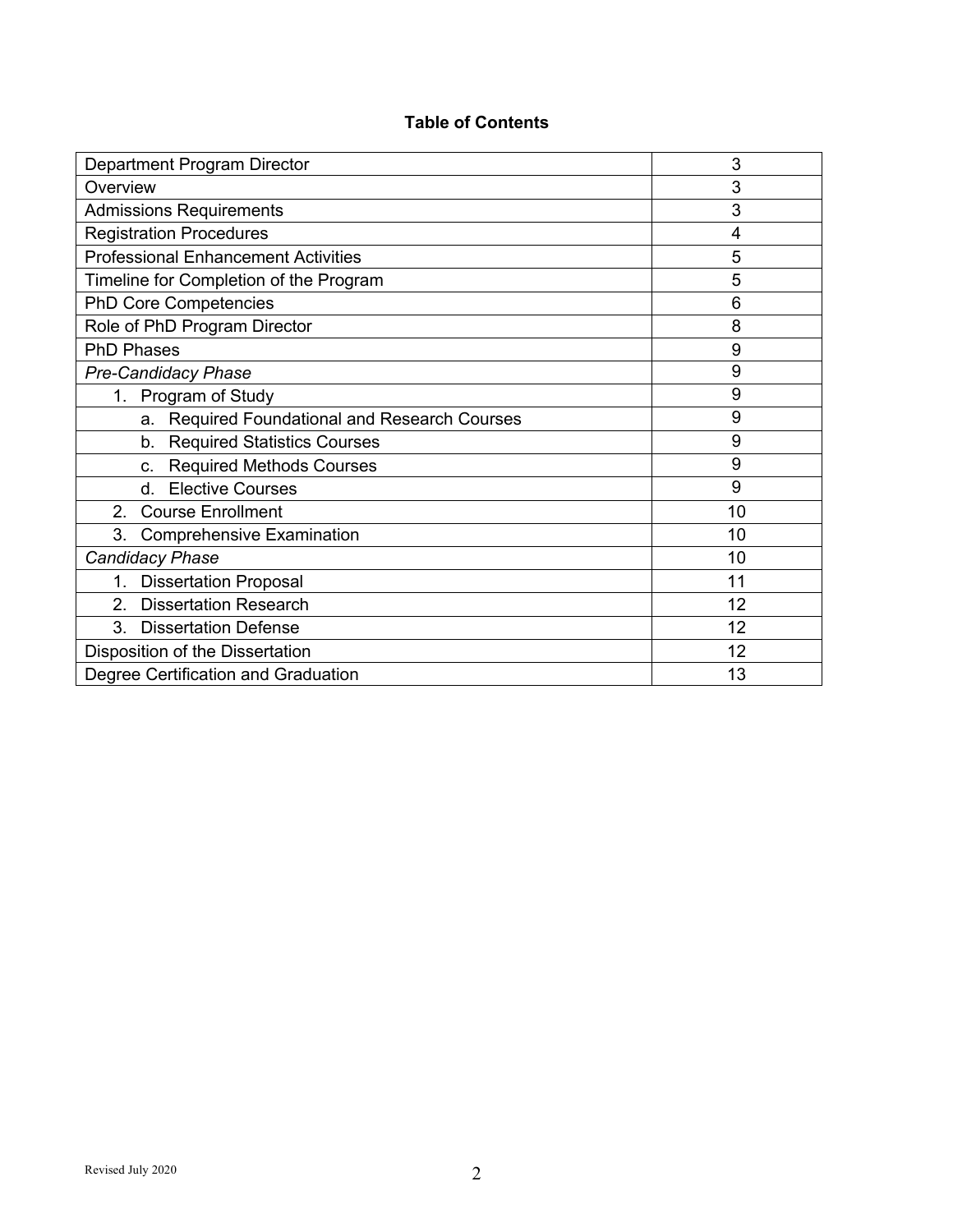# **PhD in Social Behavioral Sciences Program Director**

Dr. Melissa Napolitano 202.994.9099 PhDSBS\_Director@gwu.edu

#### **Overview**

The Doctor of Philosophy (PhD) degree offered by the Milken Institute School of Public Health (SPH) at the George Washington University prepares professionals to assume roles as practitioners or academics, with a strong background in the theory of social and behavior change, study design and evaluation, and statistical methods. The PhD in SBS is designed to develop public health scholars who are skilled in the development, implementation, evaluation and communication of theory and evidencebased programs that encourage healthy behaviors (or reduce risky ones) conducive to optimal health and development in individuals, communities and populations. It enables professionals to address public health issues by marshalling research and analytic skills to develop innovative approaches to understand health and to promote and advocate for improved health outcomes.

The PhD degree is the terminal degree in the professional discipline of public health. Consistent with this advanced professional orientation, the PhD degree prepares future public health researchers to apply critical thinking and rigorous research methods to the complex practical problems facing practitioners and policy-makers in public health practice.

The PhD degree is designed to both follow and promote the principles of academic public health practice. As noted in a publication of the Association of Schools of Public Health, public health practice is "…the strategic, organized, and interdisciplinary application of knowledge, skills, and competencies necessary to perform essential public health services and other activities to improve the population's health." Academic public health practice is "...the applied, interdisciplinary pursuit of scholarship in the field of public health." Current events consistently illustrate the need for public health professionals who can provide the research to expand and strengthen the US and global public health systems. The PhD degree is designed to prepare professionals with the necessary skills to provide this research.

## **Admissions Requirements**

The Department of Prevention and Community Health in the Milken Institute SPH offers a PhD degree in social and behavioral sciences in public health. For all prospective applicants to the PhD degree, it is suggested that you review the "Before you apply FAQ," program website, and faculty pages to ensure that your interests and goals are an appropriate fit for the program and department.

The PhD degree is currently open for admission fall semester of even-numbered years (e.g., 2020, 2022). The PhD degree is designed for students or professionals who are seeking training to become public health experts. The PhD is a full-time program.

Completed applications must be received on or before December 1<sup>st</sup> in the year prior to matriculation admitting years (e.g., 2019, 2021) to be considered for admission for the Fall cohort.

Only completed applications, with all supporting materials, will be considered for admission. All applicants complete one application through SOPHAS, the on-line, national application for Council on Education for Public Health (CEPH) accredited schools of public health (www.sophas.org)**.** *All applicants, without exception, must submit* Graduate Record Exam *(GRE) scores (no older than 5 years) to SOPHAS.*

For International students, entry into the PhD program will follow the general GW polices regarding English language proficiency for graduate admissions. They can be found here: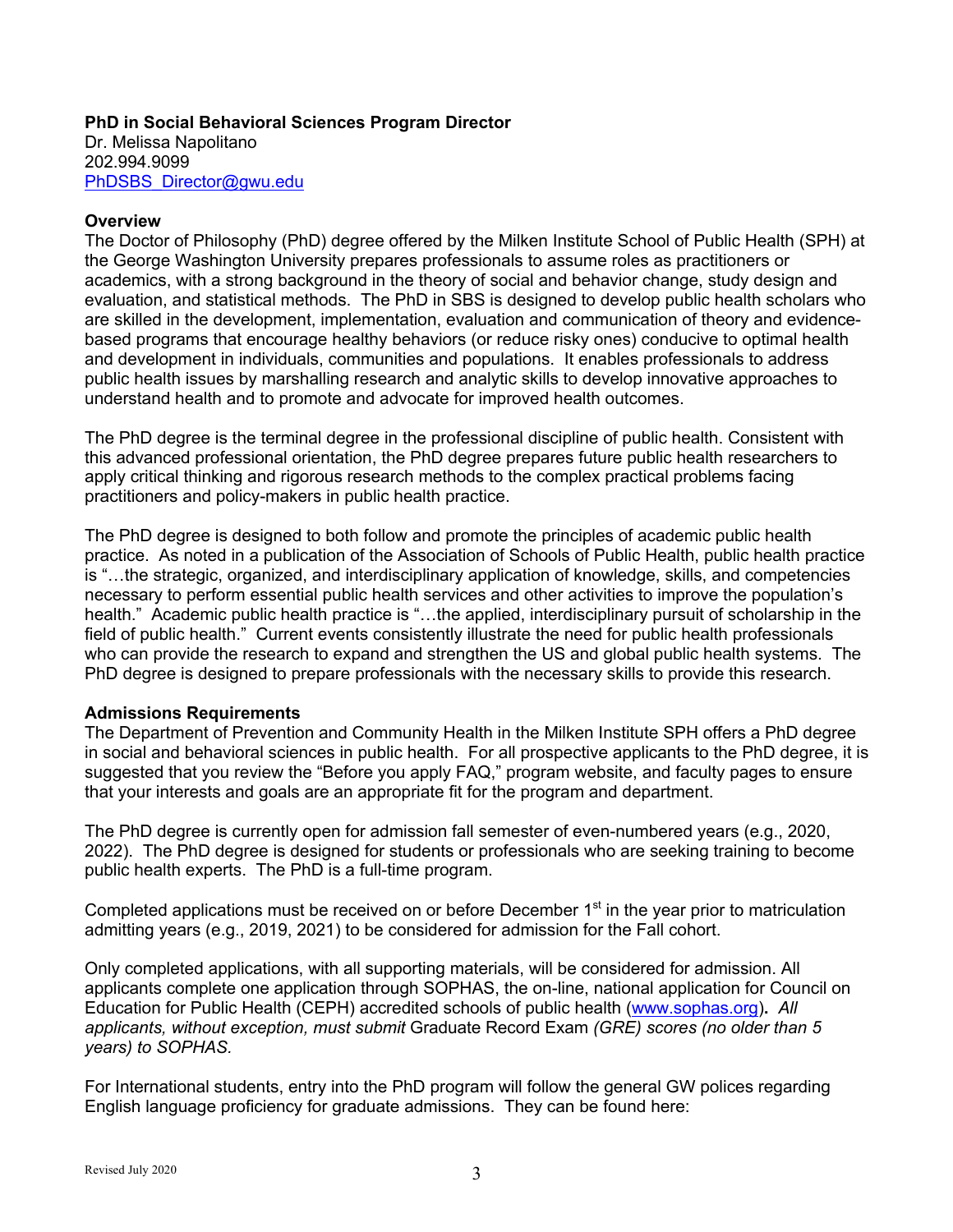#### https://graduate.admissions.gwu.edu/international-student-application-requirements.

Applicants are required to include a personal statement. The personal statement must be specific to the applicant's reasons for application and particular interest in attending the Milken Institute SPH and studying SBS. Applicants must include their academic and career interests and professional and volunteer experiences as they relate to the specialty field. Applicants are encouraged to detail how their experience and interests align with those of faculty in the department of Prevention and Community Health. The statement should also include a description of current skills and future goals related to research and problem-solving in public health.

Applicants must identify the specific specialty field to which they are applying and address the reasons for their interest in the program. All completed applications will be reviewed by the respective program director who oversees the program at the departmental level; competitive applicants will be interviewed in-person or by telephone. Applicants will receive an admission decision by mid-March. Once the Declaration of Intent has been signed and returned to our Admissions Department, accepted students will receive an email confirmation including "Next Steps for Enrolling Students." This email provides instructions for how to secure a GW email address and GW ID card (called GWorld), register for classes, and other important details to be completed before registration and orientation.

#### **Registration Procedures**

It is necessary to remain an active student in the PhD program.

- PhD students must register *every* Fall and Spring semester until they have successfully completed all PhD program requirements, including defense, final approval and submission of their dissertation. Registration must be consecutive, or the student will be considered out of status. Students may register for additional classes during summer sessions but are not required to do so to remain in status.
- PhD students who fall out of status by not registering for each Fall and Spring semester will be withdrawn from the program and required to petition for re-admission through the Milken Institute SPH Office of Admissions.
- PhD students are expected to be actively engaged in fulfilling the requirements for the PhD degree. Students must register for 9 credit hours during the first two years in the program. Special permission from the Program Director must be obtained in order to enroll in more than 9 credit hours. In year 3, students may drop to 1 credit (of continuing research or dissertation hours) with permission of the program director and the major advisor. This minimum can be met through course enrollment, or through registration in Dissertation Research, Continuous Enrollment, or Continuing Research. The type of registration depends on the student's progress in the program:
	- o Dissertation Research: Only PhD students who have successfully completed the dissertation proposal phase may register for PUBH 8999-Dissertation Research. Students may register for one or more dissertation research credits per semester. 7 Dissertation Research credits is required to complete the PhD program.
	- $\circ$  Continuing Research: PhD students who have met the coursework requirements, but have not yet successfully defended their dissertation proposal, must register for one credit of Continuing Research (PUBH 0940), which requires a tuition payment of one full credit hour. Continuing Research credits cannot be used to satisfy any of the credit requirements for the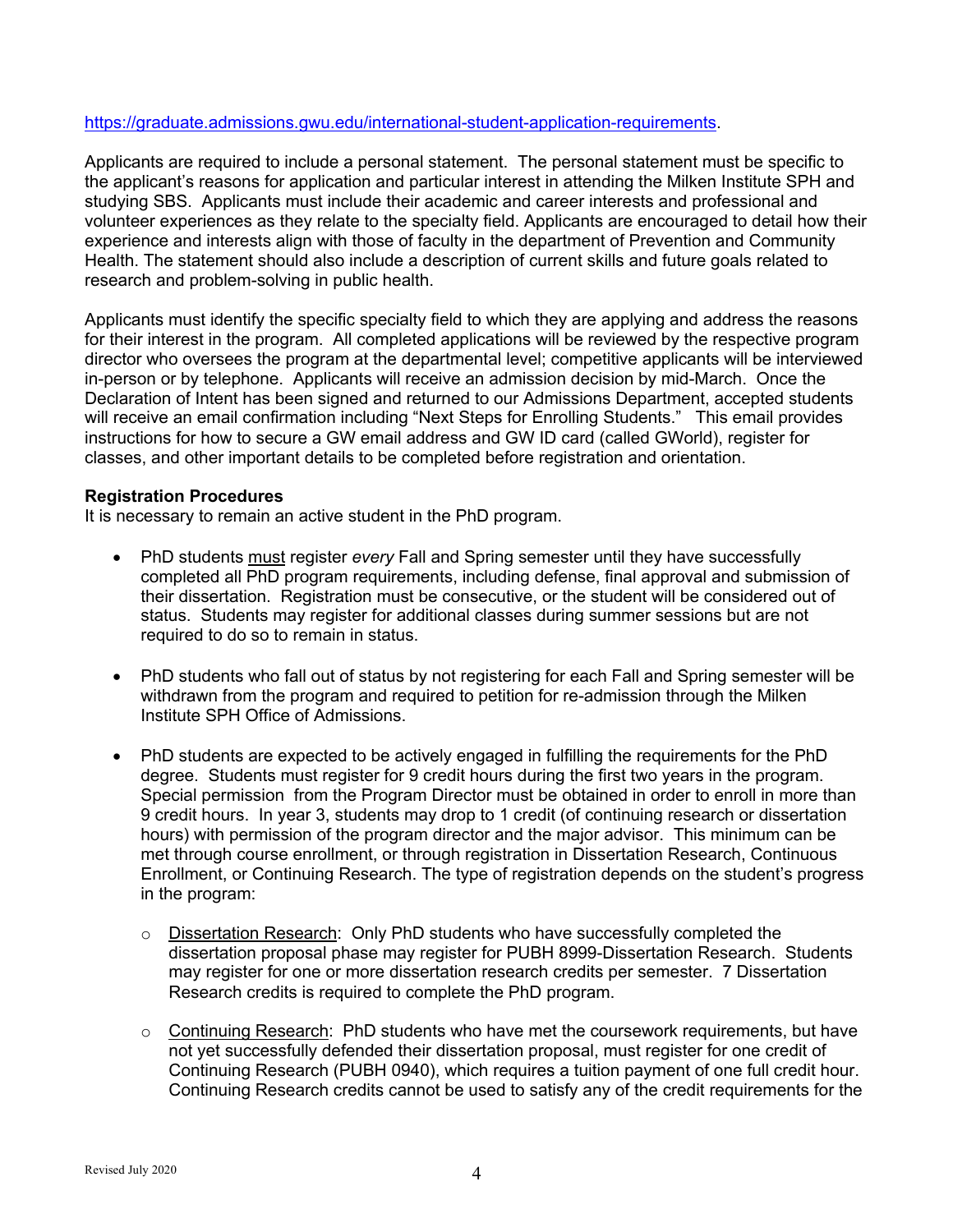PhD; they do not substitute for the 7 Dissertation Research credits that are required for graduation.

- $\circ$  Continuous Enrollment: PhD students who have completed their Dissertation Research credit requirements may register for UNIV 0982-Continuous Enrollment with approval from the PhD Program Director. The University charges a nominal fee for Continuous Enrollment. Once approved, students may continue to register for Continuous Enrollment throughout the remainder of their PhD program, consistent with overall program requirements related to the 7-year time limit for the degree. Continuous Enrollment is most commonly used by students in their last semester or two of the program, as they complete the dissertation and prepare for the dissertation defense.
- Students have the option of taking a Leave of Absence for up to 2 semesters while enrolled in the PhD program. Students must apply for a Leave of Absence by completing a petition during the Fall or Spring registration period; the petition must be approved by the PhD Program Director and major advisor. Each Leave of Absence must be separately approved and can be taken sequentially or at different times while in the program. Students must officially register for Leave of Absence to stay in status. The University charges a nominal registration fee to remain enrolled during a Leave of Absence.
- Students are responsible for completing and submitting all required registration materials. Students are advised to periodically review their registration actions to make certain they are accurate and current. Students should always retain copies of all registration materials and paperwork submitted to the University or the Milken Institute SPH.

#### **Professional Enhancement Activities**

Doctoral degree students in the Milken Institute School of Public Health are *required* to attend eight hours of professional enhancement activities in research ethics during their program. Professional enhancement activities supplement the academic curriculum and help prepare students to participate actively in the research community. Students can fulfill this requirement by attending workshops, seminars, or other relevant professional meetings, by our GWU IRB. The Professional Enhancement form is available at http://publichealth.gwu.edu/academics/forms.

In addition, PhD students funded by a GTA are required to take the GTAP Online Orientation and Graduate Assistant Certification Course (UNIV 0250.DE).

#### **Timeline for Completion of the Program**

PhD students must complete all requirements of the degree program within seven years. Students are expected to be actively engaged in their course of study throughout their time in the PhD program.

The program is designed to enable full-time students to complete all requirements and graduate within four years. Students complete most coursework over a two-year period. Most students take the comprehensive exams in the summer of the  $2^{nd}$  year of the program. Students use an additional 18-24 months to develop dissertation proposals, conduct doctoral research and defend their dissertation.

The following excerpt is from the PhD Dissertation Guide – Frequently Asked Questions available on the source and the student resources website (https://publichealth.gwu.edu/content/services-students).

Students must make steady progress toward completion of the PhD degree through the pre-candidacy and candidacy phases. We encourage students to maintain a schedule of classes and achievements to enable them to complete the program in 4-5 years.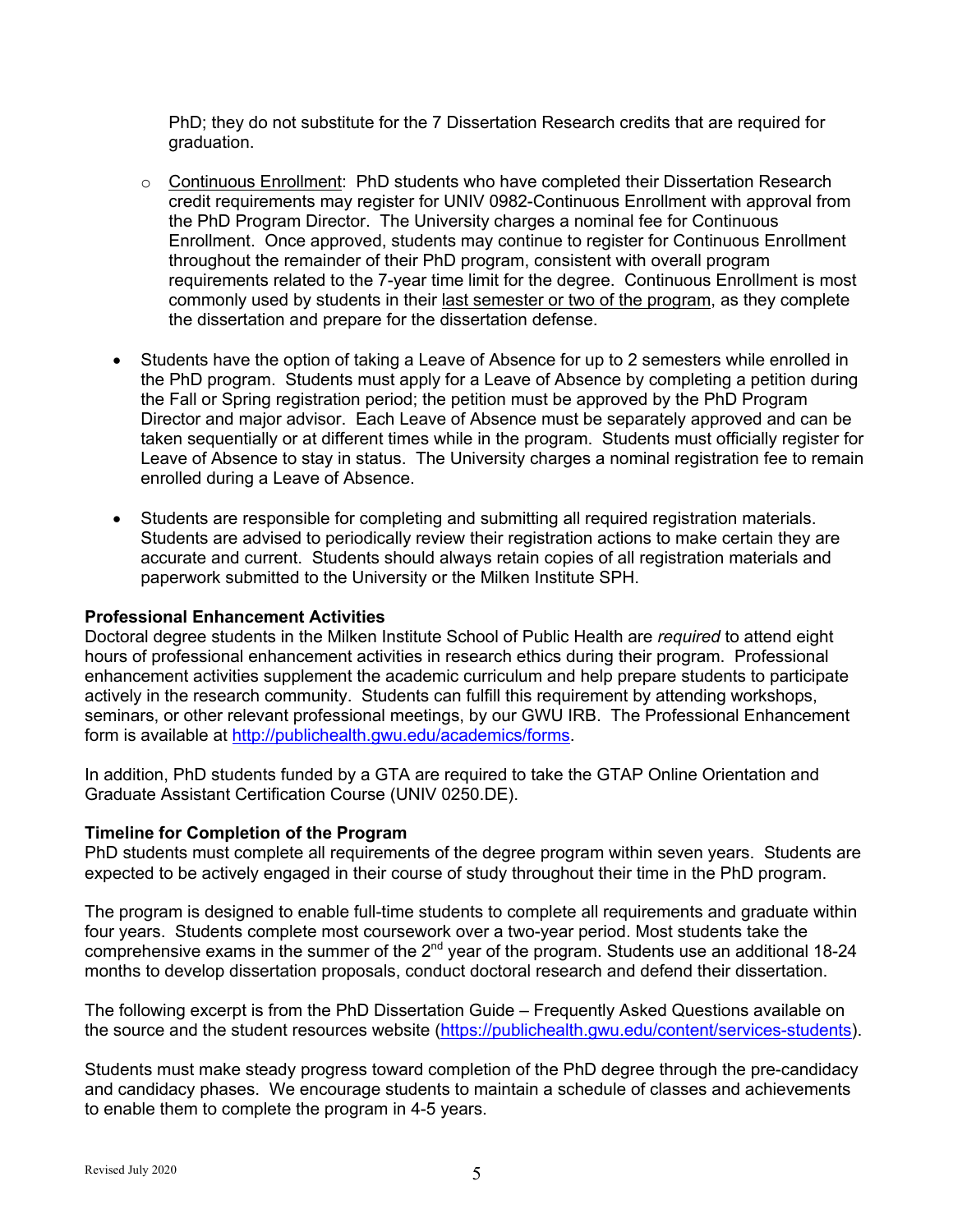The following provides an example of a reasonable timetable for completion of the program for a student who begins the PhD program in Fall 2020:

- *Complete most required coursework by the end of Year 2*
- *Take comprehensive exam at the end of Year 2*
- *Enroll in* Dissertation Proposal Development for Social and Behavioral Sciences *and other elective courses – Fall Year 3*
- *Defend dissertation proposal – Year 3*
- *Conduct dissertation research – Years 3 and 4*
- *Defend dissertation – Year 4 or 5*

Students who require additional time beyond this example should consider the following in planning their course of study:

- Comprehensive exams must be successfully completed within three years of entering the program. (Students generally complete most coursework within two years and take the comprehensive exam soon after).
- Students must successfully defend their dissertation proposal within four years of entering the program. (Most students will defend their proposal by the end of their third year in the program.)
- Students must successfully defend their dissertation and complete all requirements of the degree within seven years of entering the program.

## **PhD Core Competencies**

Doctoral study is a multifaceted and complex challenge that begins with thoughtful planning and deliberate execution with the guidance of faculty members. The experience culminates with the awarding of the PhD degree to candidates who successfully complete these requirements as outlined in this document and the program guides. Progression through the PhD degree requires dedication, commitment, and persistence.

Upon completion of the PhD degree, students will demonstrate ability in the following core competencies:

• Synthesize the research literature in public health social and behavioral sciences as well as be able to compare and contrast prominent social and behavioral science theories.

| <b>Relevant Courses and</b><br><b>Experiences</b> |                              |
|---------------------------------------------------|------------------------------|
| <b>PUBH 8408</b>                                  | Topics in Health Behavior    |
|                                                   | <b>Research and Practice</b> |
|                                                   | <b>Application- Doctoral</b> |
|                                                   | Seminar                      |
| <b>PUBH 8409</b>                                  | <b>Health Communication</b>  |
|                                                   | Research-Doctoral            |
|                                                   | Seminar                      |
| <b>PUBH 8434</b>                                  | Behavioral Medicine and      |
|                                                   | <b>Public Health</b>         |

• Critically examine and employ distinct theories, or combinations of theories, at multiple levels to study health outcomes.

**Relevant Courses and**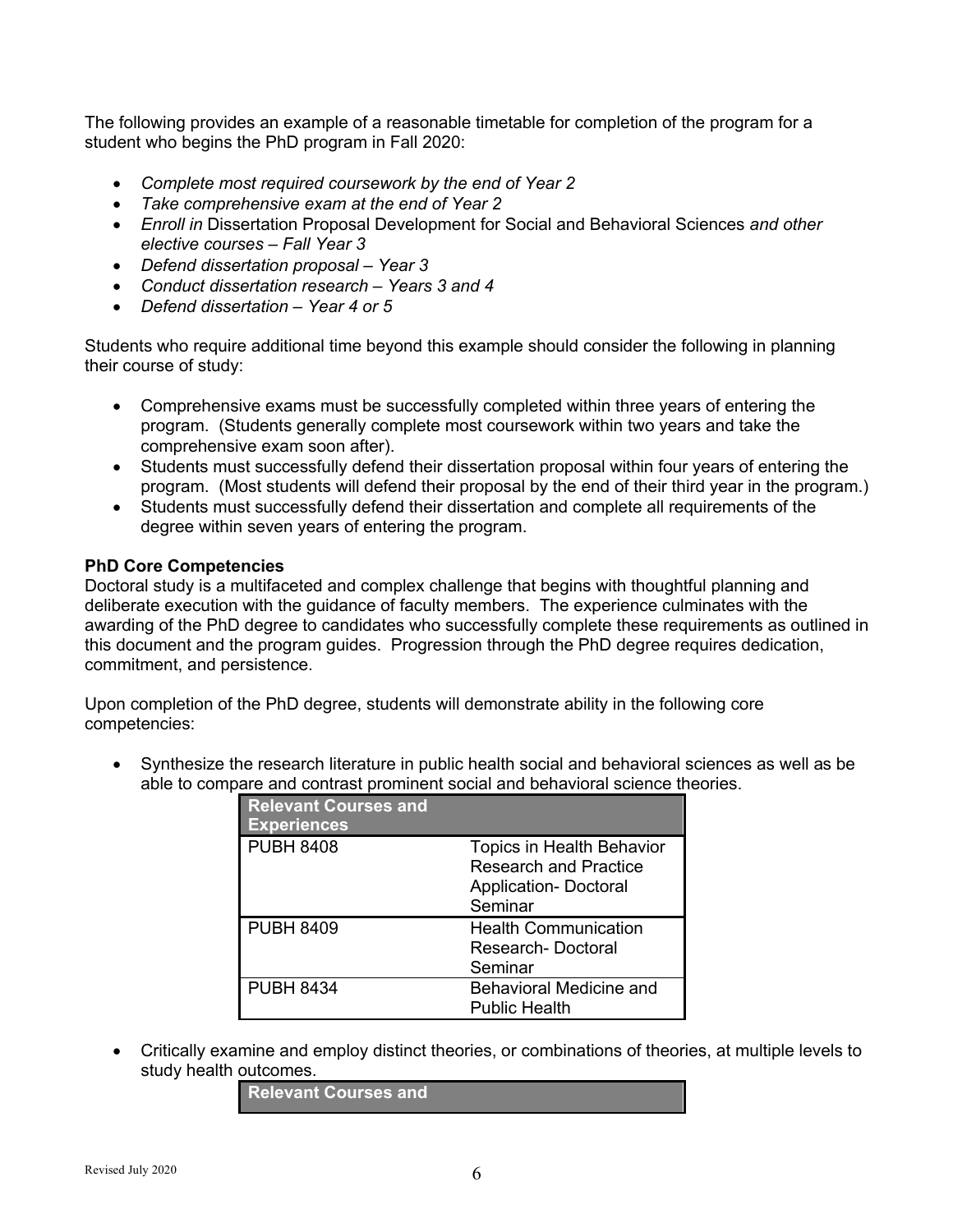| <b>Experiences</b>         |                                                 |
|----------------------------|-------------------------------------------------|
| <b>PUBH 8434</b>           | Behavioral Medicine and<br><b>Public Health</b> |
| <b>Comprehensive Exams</b> |                                                 |

• Demonstrate advanced knowledge in the principles of evaluation and study design and data analysis as well as develop evidence-based questions and predictions, and gather, synthesize, and interpret empirical evidence.

| <b>Relevant Courses and</b><br><b>Experiences</b> |                                                                                                            |
|---------------------------------------------------|------------------------------------------------------------------------------------------------------------|
| <b>PUBH 8416</b>                                  | Study Design and<br><b>Evaluation Methods</b>                                                              |
| <b>PUBH 8417</b>                                  | <b>Qualitative Research</b><br><b>Methods and Analysis</b>                                                 |
| <b>PUBH 8418</b>                                  | <b>Applied Statistical</b><br>Applications                                                                 |
| <b>PUBH 8419</b>                                  | <b>Measurement in Public</b><br><b>Health and Health</b><br>Services Research -<br><b>Doctoral Seminar</b> |

• Exhibit the ability to apply scientific knowledge to develop new conceptual models and/or research predictions, including justifying new questions with existing literature, selecting appropriate research methods to study those questions, and indicating the potential contributions of the proposed research.

| <b>Relevant Courses and</b><br><b>Experiences</b> |                                                                                   |
|---------------------------------------------------|-----------------------------------------------------------------------------------|
| <b>PUBH 8435</b>                                  | <b>Dissertation Proposal</b><br>Development for Social<br>and Behavioral Sciences |
| Research with advisor                             |                                                                                   |

• Report research objectively, insightfully, and in the context of theory and prior research.

| <b>Relevant Courses and</b><br><b>Experiences</b> |                              |
|---------------------------------------------------|------------------------------|
| <b>PUBH 8999</b>                                  | <b>Dissertation Research</b> |
| Research with advisor                             |                              |

• Have an awareness of, and adhere to, the ethical standards of the discipline for the conduct of scientific research.

| <b>Relevant Courses and</b>                               |  |
|-----------------------------------------------------------|--|
|                                                           |  |
| Professional Enhancement (PE) hours in research<br>ethics |  |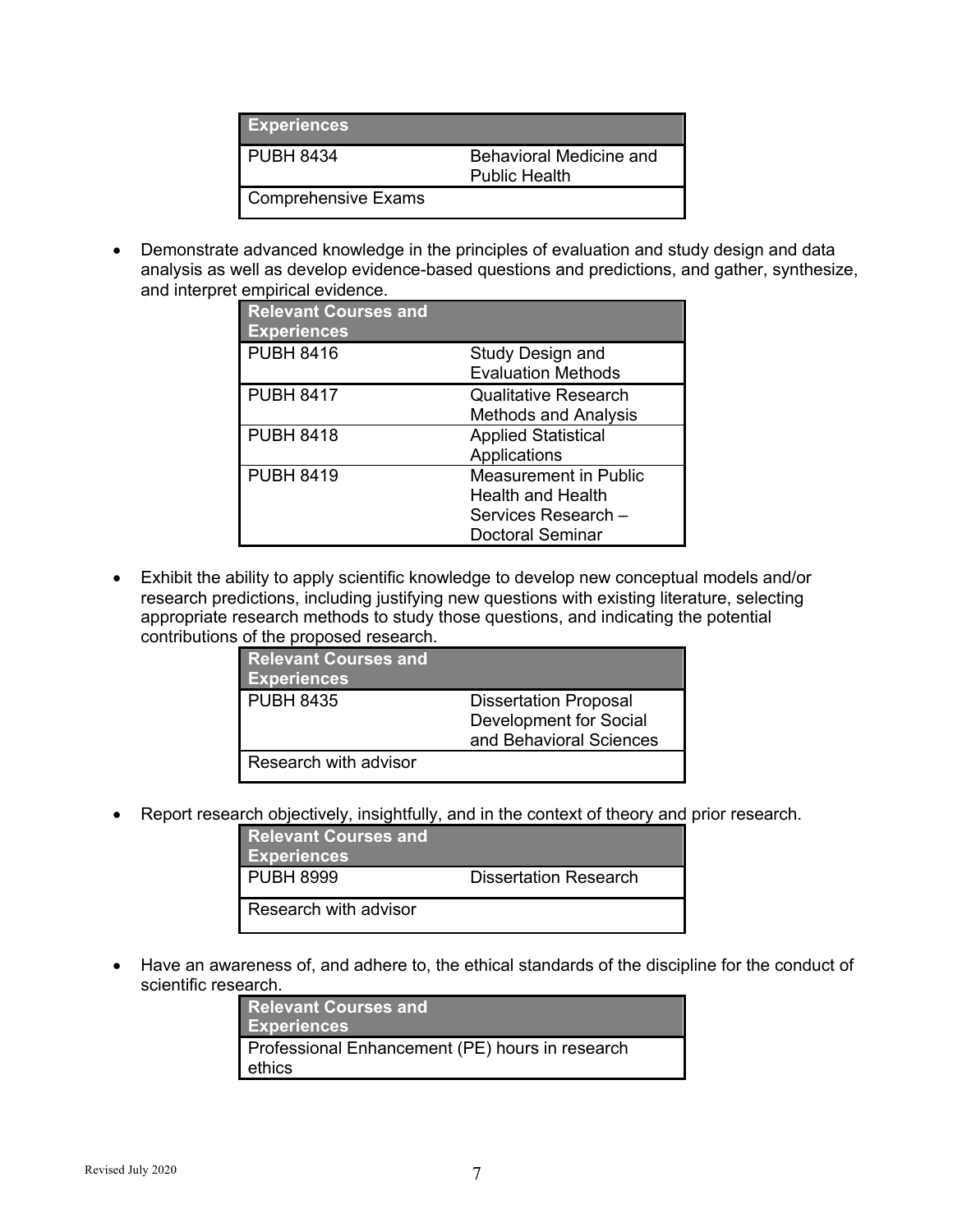• Gain competency in classroom instruction and practices in substantive issues in public health social and behavioral sciences.

| <b>Relevant Courses and</b><br><b>Experiences</b> |
|---------------------------------------------------|
| I Instructional time                              |

#### **Role of PhD Program Director and Faculty Advisor**

Doctoral students are assigned to a faculty advisor (Advisor) following admission. The role of the Advisor is to guide the students in their professional development, coursework, and area of study. The Doctoral Program Director (Program Director) will help students successfully matriculate and schedule their courses for the first fall semester only. Subsequently, the Advisor will be responsible for recommending classes based on the student's research interests, approving Professional Enhancement opportunities, and supporting the student's research plan (PhD).

The Program Director provides overall cohort advising and will meet with doctoral students by cohort in the fall and spring semesters of the first two years. The Program Director will approve all final course decisions and petitions.

The Advisor guides their student(s) in the selection of his or her coursework plan, research opportunities, professional/leadership development, dissertation research topics, and selection of the dissertation committee. The Advisor may become the dissertation chair or a member of the committee, but it is not required. Finally, the Advisor provides the Program Director with an update on the student's progress at the end of each academic year.

The roles of the Program Director and Advisor are pivotal to the student's progression through the precandidacy phase. They support the Milken Institute SPH's commitment to student development by:

- Guiding the student in the development of a program of study that sequences courses, including the selection of elective courses, and selection of professional research development work that enhances the dissertation research experience during the candidacy phase. The program of study is based upon the student's entry knowledge, skills, and experiences; his or her career objectives; and the expectations of the applicable field for scholarly professionals. Any variation from the program of study requires the approval of the department program director.
- Mentoring the student in his or her development as a scholar and professional, including addressing interpersonal skills as necessary.
- Guiding the student in later semesters to consider the focus of the dissertation research, exploring various potential topics and questions, and weighing the feasibility, advantages, and disadvantages of each.
- Guiding the student's development in the core competencies for doctoral students: knowledge of foundations, critical literature reviews, inquiry and research methods, clarity of written and oral thought, professional development, technological skills, and knowledge of the specialty area.
- Setting clear expectations and guiding the student toward achieving a high level of quality in all written work.
- Guiding the student's preparation for the comprehensive examination.
- Serving as a resource as the student selects a dissertation committee chair and committee members.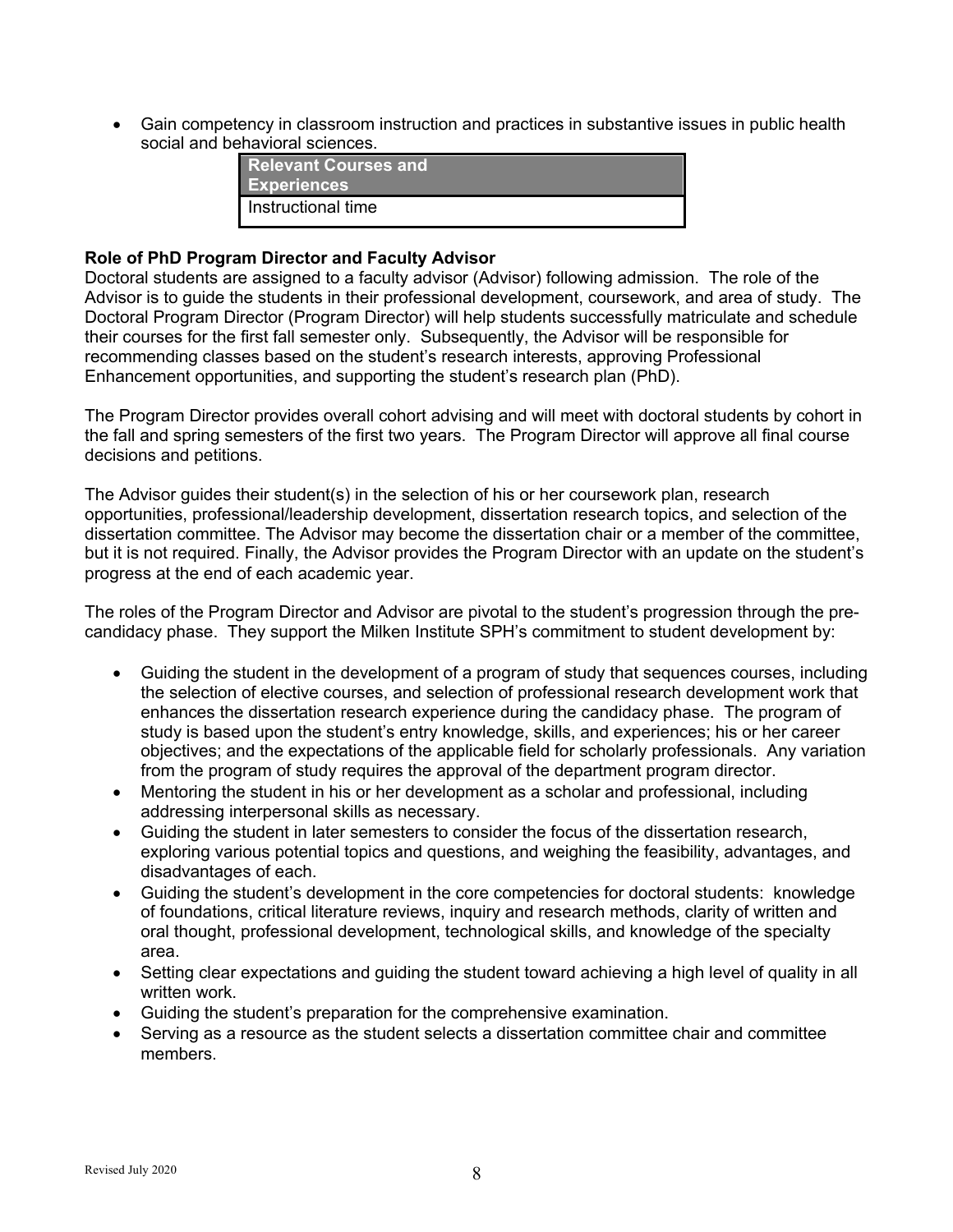## **PhD Phases:**

The Doctor of Philosophy Degree is divided into two phases: pre-candidacy and candidacy. During precandidacy a student completes the requirements through the comprehensive examination. Upon satisfactory completion of the requirements associated with pre-candidacy, including successfully completing the comprehensive exam, the student moves to the candidacy phase.

**The PhD Program is designed as a four-year program. Students must be full time (i.e., 9 credits/semester) for the first two years. Students must complete all requirements of the doctoral program within seven (7) years. Students are expected to make meaningful progress toward completion of the degree requirements throughout their time in the program.** 

PhD students are expected to pursue opportunities to contribute knowledge to their field of study through peer-reviewed publications. PhD students routinely collaborate with faculty as co-authors on publications and also sometimes use class assignments to conduct research and analysis for a publishable research report. These opportunities are available throughout all phases of the student's doctoral experience.

#### **PRE-CANDIDACY PHASE:**

## **1. Program Planning: The Program of Study**



Careful planning with the department program director is the important first step. The student and program director will discuss the student's interests, goals and experiences, and prepare a Program of Study. All courses must be listed on the Program of Study Form and any variation from this original plan requires the department program director's approval and signature. A timeline for completion of coursework will also be discussed and agreed upon.

## **This PhD program requires a minimum of 48 credits. No transfer credits are accepted.**

There are four categories of doctoral, didactic courses associated with the pre-candidacy phase:

- 1. Required foundational and research courses (12 credits)
- 2. Required statistics courses (9 credits)
- 3. Required methods courses (9 credits)
- 4. Elective courses (9 credits required, depending on specialty field)

Note: Additional elective coursework may be completed pre- or post-candidacy with approval of the Advisor. For further information, please consult with the department program director.

#### **\*See program guide for detailed course requirements\***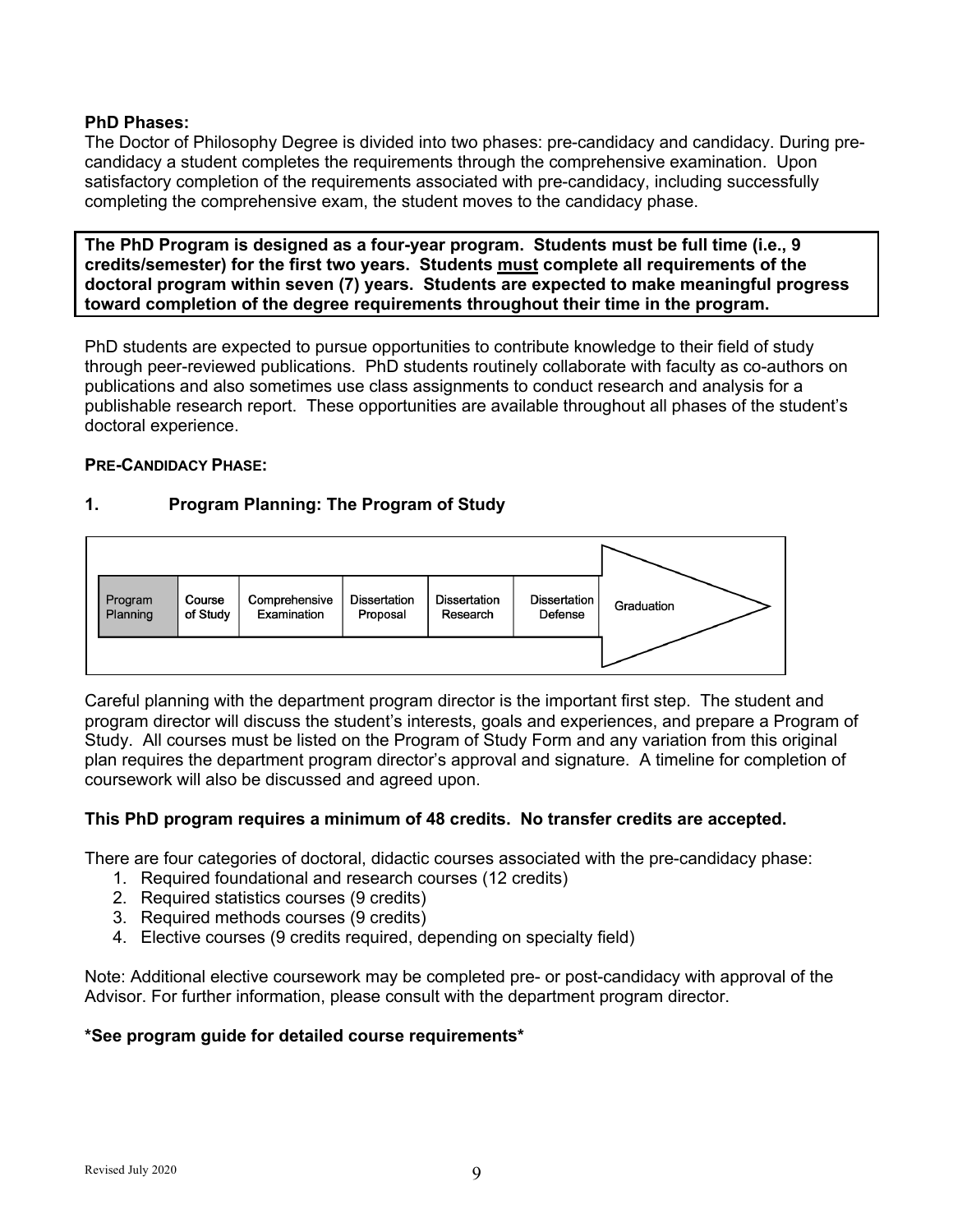## **2. Course Enrollment**



Once the Program of Study has been developed and approved/signed by the department program director, PhD students must register for classes according to the procedures received from the Office of Admissions.

Students should review their approved program of study each semester with the department program director for accuracy and relevance. Any changes to the Program of Study must be approved by the department program director. The signed Program of Study should be submitted to The SBS Program Director for retention.

PhD students must maintain a 3.0 GPA to remain in good standing.

## **3. Comprehensive Examination**



The comprehensive exam assesses the knowledge of general public health concepts and the student's specialty area. The exam challenges students to synthesize theory, concepts, research, and practice in the student's specialty area. Students take comprehensive exams once all core and specialty field required courses are completed. The exact date of the comprehensive exam is determined in consultation with the department program director.

Once students pass the comprehensive exam, they are officially admitted into the candidacy phase. Students who fail to complete or pass comprehensive exams will be offered the opportunity to retake the exam one additional time. The second exam must be taken within one year of the initial exam. Failure to complete or pass the comprehensive exams will be grounds for termination from the PhD program.

## **CANDIDACY PHASE\*:**

*\*Please see the Dissertation Guide-Frequently Asked Questions (FAQ) available on our*  student resources website *for comprehensive information about the Candidacy phase. Below is just summary information.*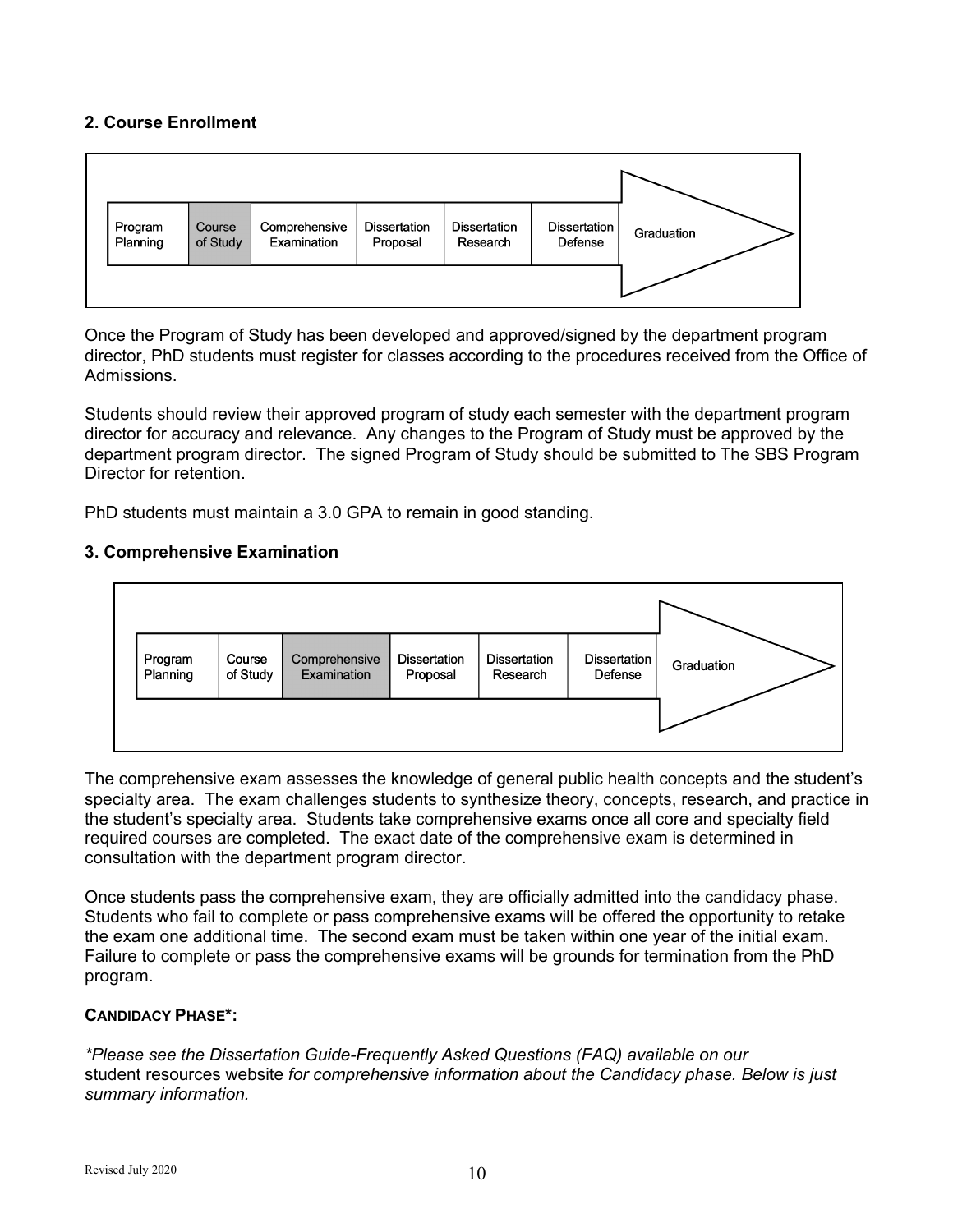The objective of the dissertation is to demonstrate that the candidate has synthesized the knowledge gained during the pre-candidacy phase and is able to apply this knowledge to the resolution of a concrete and substantial applied research problem. The dissertation also demonstrates that the candidate has mastered research methods to successfully conduct scientific research.

The dissertation should uniquely contribute to the student's specialty area. Dissertation research will:

- Be guided by relevant and current theories or conceptual frameworks.
- Use appropriate and scientifically rigorous methods.
- Propose new research.
- Contribute to public health policy and practice either domestically or internationally.

The research should result in the identification or assessment of feasible solutions or recommendations to the selected problem or issue, appropriate to the context in which they occur. Candidates are expected to demonstrate competencies in structured scientific inquiry, research design and analysis, and the primary methods of social research including qualitative methods and/or quantitative methods. The Dissertation Guide FAQ is available for students in the candidacy phase of the program.

## **1. Dissertation Proposal**



After passing the comprehensive exam all doctoral candidates register for and complete *Dissertation Proposal Development for Social and Behavioral Sciences*. Prior to registering for this course, students must:

- Identify a dissertation topic;
- Select a chair for the Dissertation Research Committee;
- Develop a one-page abstract on the research topic; and
- Receive approval from the course Instructor.

| <b>Course</b>    | Title                                                                                           | <b>Credits</b> |
|------------------|-------------------------------------------------------------------------------------------------|----------------|
| <b>PUBH 8435</b> | Dissertation Proposal Development for the Social and Behavioral<br><b>Sciences</b>              |                |
|                  | Prerequisites: Passing Comprehensive Exams, Approval of<br>Program Director, one-page abstract. |                |

A draft of the dissertation proposal is developed during the dissertation proposal should provide a clear, concise, and thorough plan of proposed research. While enrolled in *Dissertation Proposal Development for the Social and Behavioral Sciences*, students must identify and confirm their Dissertation Research Committee members and submit the Doctoral Dissertation Committee Approval Form to PhD Student Records (PhDSBS Admin@gwu.edu). The Doctoral Dissertation Committee Approval Form can be accessed at: https://publichealth.gwu.edu/content/services-students#PhD.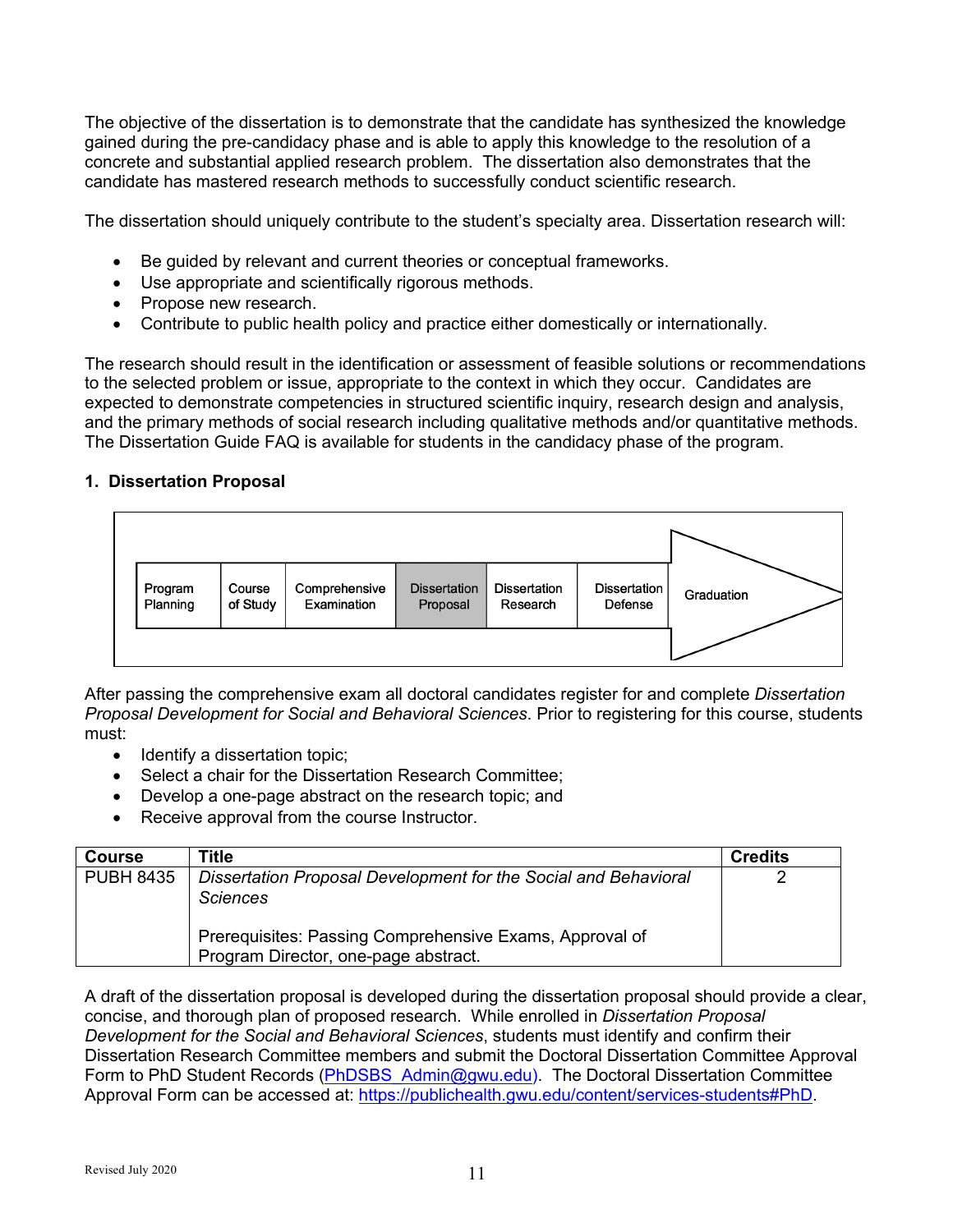For more information on each part of the candidacy phase, dissertation formats, development of a dissertation committee and required forms, please see the Dissertation Guide FAQ on the website.

## **2. Dissertation Research**



Once the proposal has been successfully defended, students enroll in PUBH 8999 Dissertation Research each semester. Candidates must take 7 dissertation research credits. Once all coursework and dissertation research credit requirements are met, students may register for Continuous Enrollment (nominal fee/semester) each fall and spring semester until they complete and defend their dissertation. Registering for Continuous Enrollment requires the PhD Program Director approval. Students may not enroll in Continuous Enrollment until they have satisfied all their requirements, including dissertation research credits.

Students may not enroll in PUBH 8999 Dissertation Research until they have successfully defended their dissertation proposal. Students who are not eligible to enroll in PUBH 8999 must register for other course offerings or enroll in one credit of Continuing Research (PUBH 0940).



# **3. Dissertation Defense**

Students preparing for the official oral defense of their dissertation should be thinking ahead to the formatting requirements for the final document and the graduation clearance requirements for the Milken Institute SPH. The Dissertation Research Committee must be provided ample time to review (at least two weeks) the complete draft prior to scheduling the defense date. Refer to the Dissertation Guide FAQs on the website for additional information about the dissertation defense.

# **Disposition of the Dissertation**

All doctoral candidates are required to submit the FINAL dissertation (with all the approved changes) electronically to ProQuest/UMI in accordance with all requirements: http://library.gwu.edu/etds/. Please see the Dissertation Guide FAQs on the website for additional information.